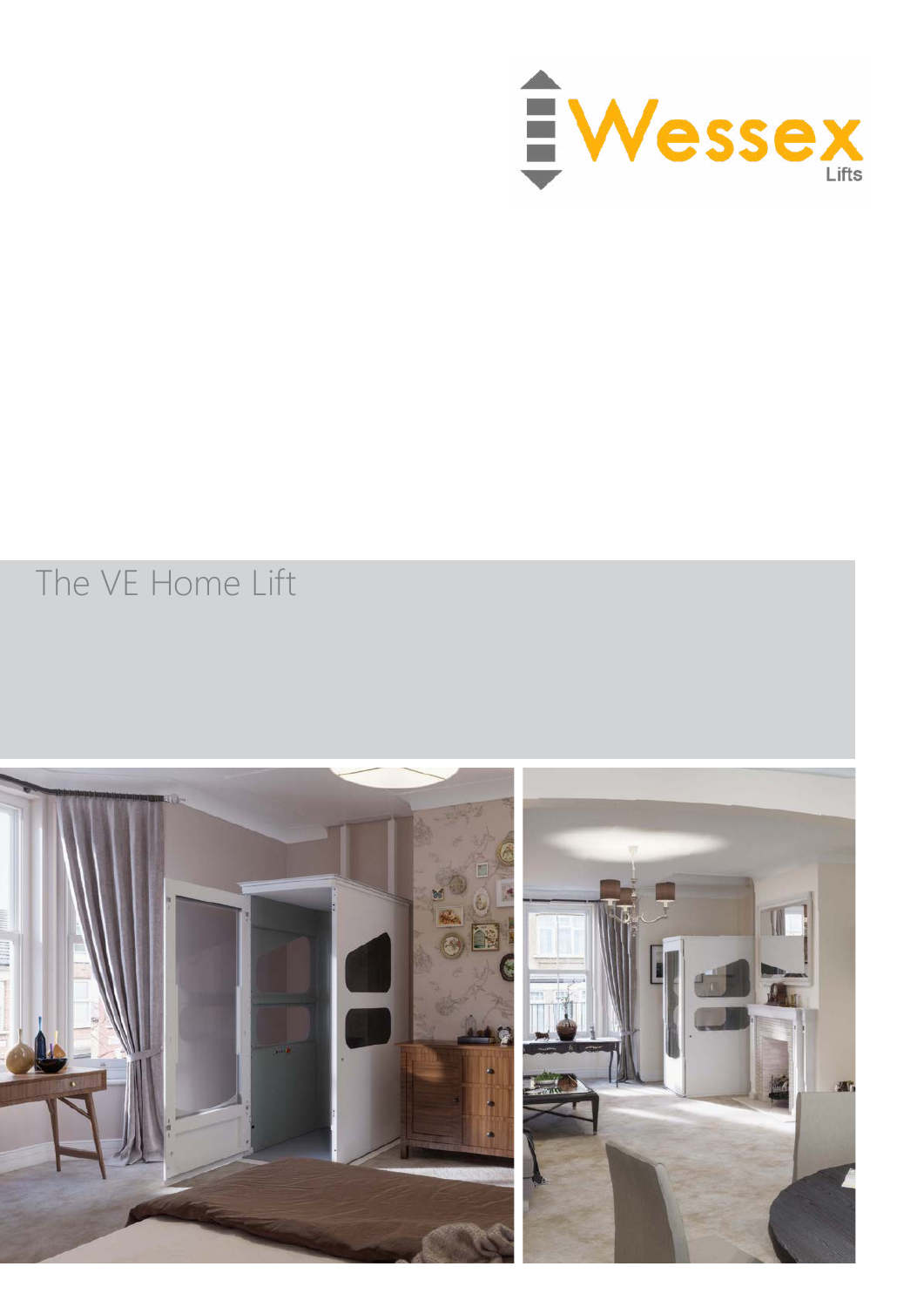





VE31/51/36/56/38/58







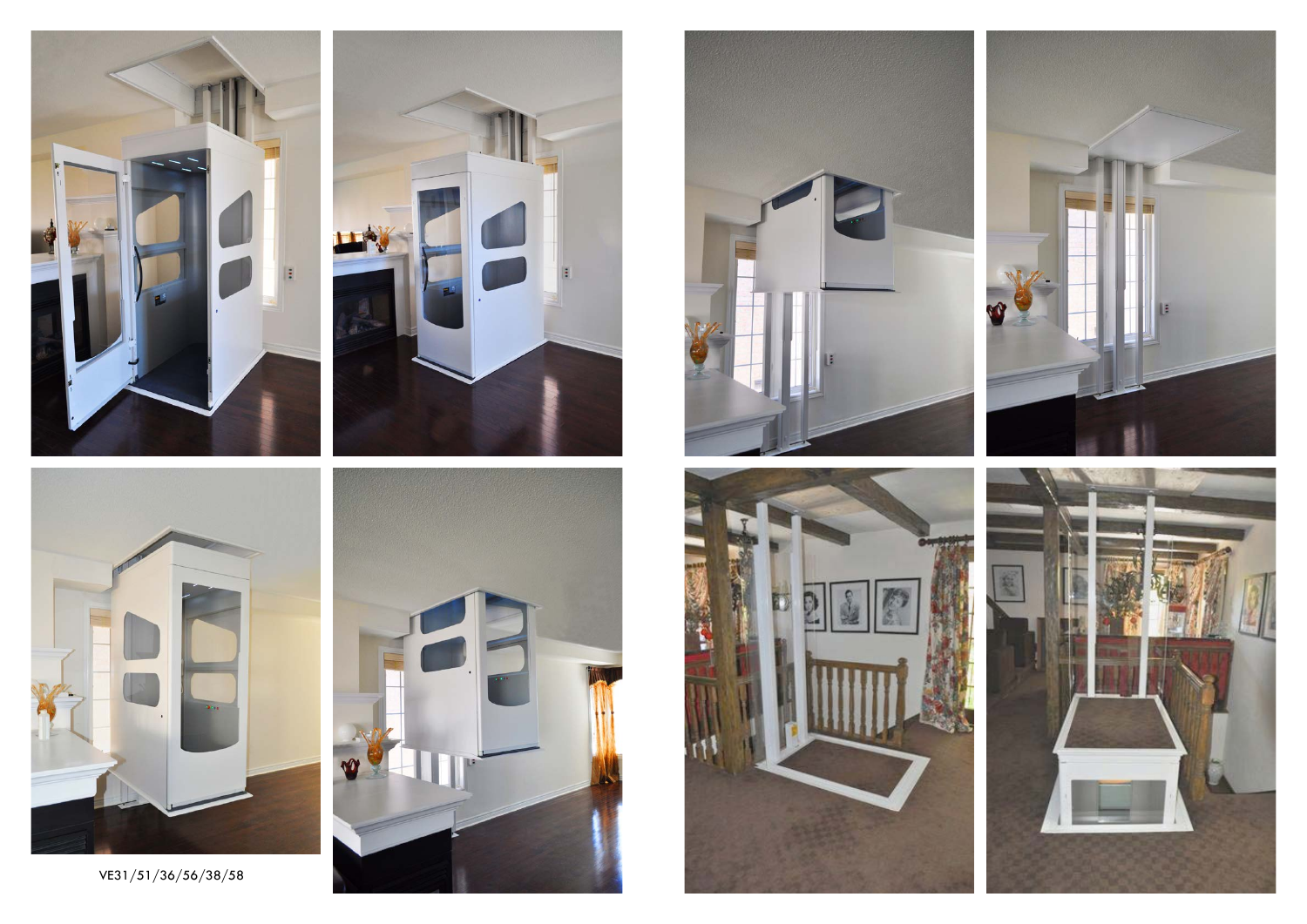### BS5900:2012

Stylish



VE15/VE25 Models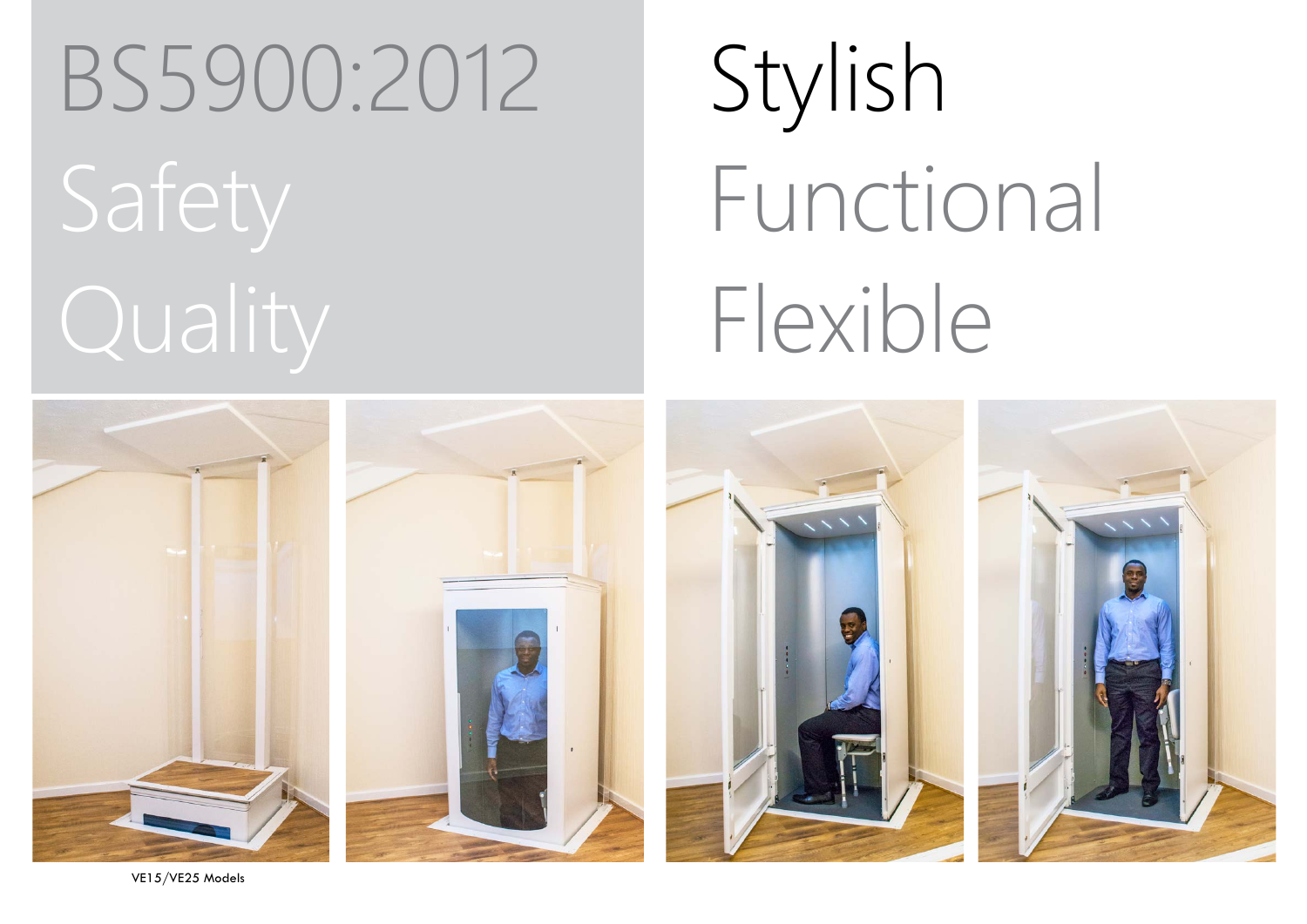# Technical Specification

## Features and Options







In-Car Controls - 24v DC Seat Option In-Car Emergency Phone Interior Lighting Power Door Option Wireless Landing Controls Emergency Lowering Underside Safety Edges

Roof Safety Sensor

\*Internal Cabin Length reduced by 30mm when the power door option is selected



 $\checkmark$  CE Marked



| <b>Standard Specifications</b>                 | <b>VE15/VE25</b>         | <b>VE31/VE51</b> | VE36/VE56 VE38/VE58 |             |
|------------------------------------------------|--------------------------|------------------|---------------------|-------------|
| Small Enclosed Lift                            | $\checkmark$             |                  |                     |             |
| Standard Enclosed Lift                         | $\overline{\phantom{a}}$ | ✓                |                     |             |
| Large Enclosed Lift                            | L,                       |                  | $\checkmark$        |             |
| Extra Large Enclosed Lift                      |                          |                  |                     | ✓           |
| 3m Maximum Travel                              | <b>VE15</b>              | <b>VE31</b>      | <b>VE36</b>         | <b>VE38</b> |
| 3.5m Maximum Travel                            | VE <sub>25</sub>         | <b>VE51</b>      | <b>VE56</b>         | <b>VE58</b> |
| Internal Cabin Width                           | 775mm                    | 725mm            | 775mm               | 885mm       |
| Internal Cabin Length - Manual Door*           | 575mm                    | 1145mm           | 1195mm              | 1365mm      |
| External Cabin Length With Door Open To Wall   | 1665mm                   | 2190mm           | 2290mm              | 2570mm      |
| External Width Including Floating Platform     | 920mm                    | 870mm            | 920mm               | 1030mm      |
| External Length Including Floating Platform    | 905mm                    | 1475mm           | 1525mm              | 1695mm      |
| External Cabin Length To Wall                  | 840mm                    | 1410mm           | 1460mm              | 1630mm      |
| Internal Cabin Height                          | 2000mm                   | 2000mm           | 2000mm              | 2000mm      |
| External Cabin Height 3m Models                | 2080mm                   | 2080mm           | 2080mm              | 2080mm      |
| External Cabin Height 3.5m Models              | 2220mm                   | 2220mm           | 2220mm              | 2220mm      |
| Minimum First Floor Ceiling Height 3m Models   | 2180mm                   | 2180mm           | 2180mm              | 2180mm      |
| Minimum First Floor Ceiling Height 3.5m Models | 2315mm                   | 2315mm           | 2315mm              | 2315mm      |
| Mid-Floor Dimensions                           | From 165 - 385mm         |                  |                     |             |
| Safe Working Load                              | 250kg                    |                  |                     |             |